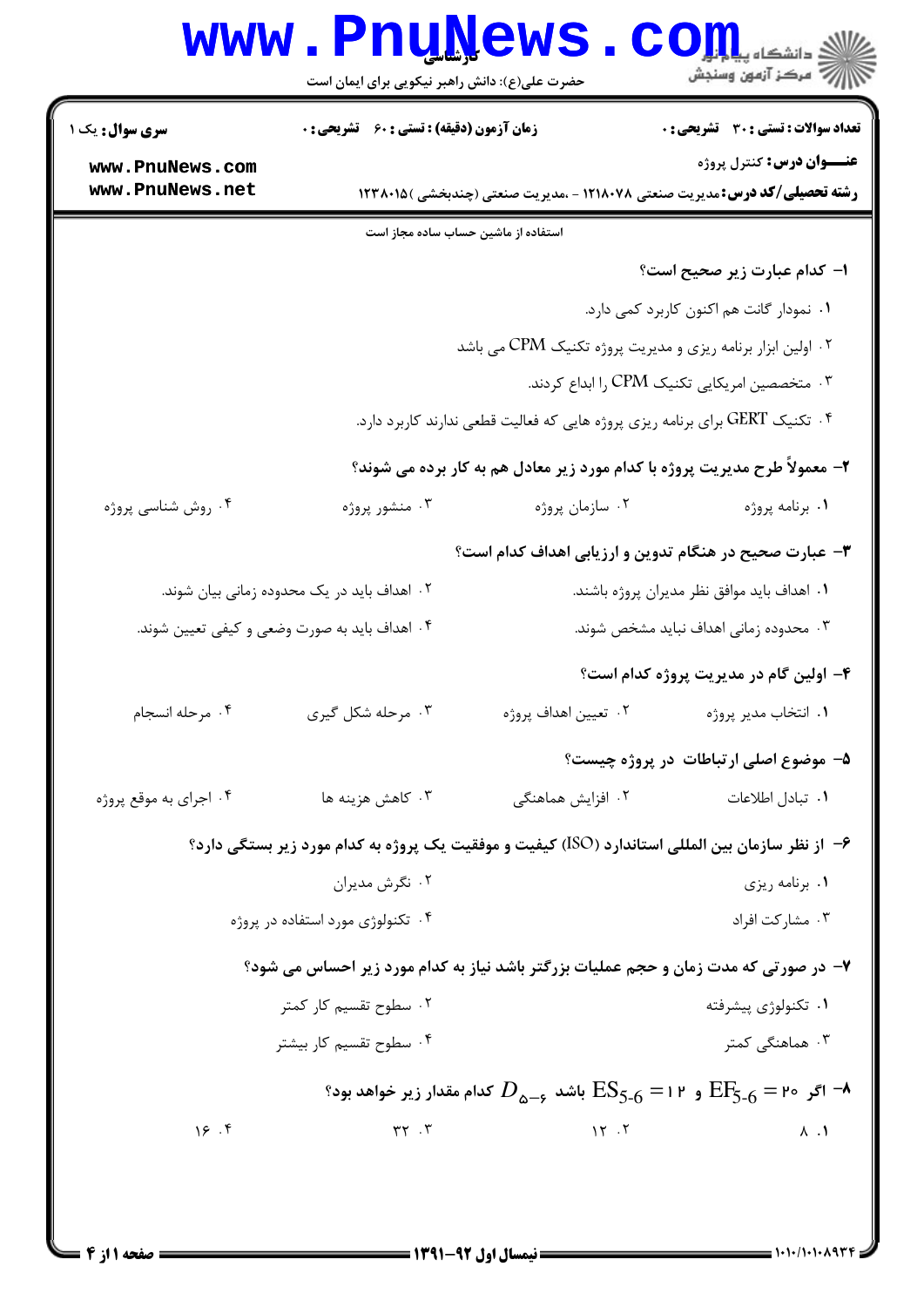| <b>سری سوال : ۱ یک</b>                                                                                             | زمان آزمون (دقیقه) : تستی : 60 ٪ تشریحی : 0                                                                                                                               |                                                                                                                                               | تعداد سوالات : تستى : 30 قشريحى : 0 |
|--------------------------------------------------------------------------------------------------------------------|---------------------------------------------------------------------------------------------------------------------------------------------------------------------------|-----------------------------------------------------------------------------------------------------------------------------------------------|-------------------------------------|
| www.PnuNews.com<br>www.PnuNews.net                                                                                 |                                                                                                                                                                           | <b>رشته تحصیلی/کد درس:</b> مدیریت صنعتی ۱۲۱۸۰۷۸ - ،مدیریت صنعتی (چندبخشی )۱۲۳۸۰۱۵                                                             | <b>عنـــوان درس:</b> کنترل پروژه    |
|                                                                                                                    |                                                                                                                                                                           | و۔ ج $F_{\varepsilon-\Delta}=L$ باشد، $L$ با کدام مقدار زیر خواهد بود $D_{\varepsilon-\Delta}=L$ با کدام مقدار زیر خواهد بود $^{-\mathsf{q}}$ |                                     |
| 9.7                                                                                                                |                                                                                                                                                                           | $Y \setminus Y$ $Y \setminus Y$ $Y \setminus Y$ $Y \setminus Y$                                                                               |                                     |
|                                                                                                                    | ۱۰– حداکثر مدت زمانی است که می توان یک فعالیت را به تاخیر انداخت بدون اینکه در زمان بندی فعالیت ما بعد تغییری                                                             |                                                                                                                                               | حاصل شود؟                           |
| ۰۴ شناوري اطمينان                                                                                                  | ۰۳ شناوری کل                                                                                                                                                              | ۰۲ شناوری آزاد                                                                                                                                | ٠١ شناوري مستقل                     |
|                                                                                                                    | ی د $L_{\sf p}=\mu_{\sf p}=\mu_{\sf p}$ و ۲۰ $D_{\sf p}={\cal L}_{\sf p}=1$ باشد، ۱۸ $F_{\sf p-\sf p}=T$ باشد، $S F_{\sf p-\sf p}$ کدام مقدار زیر خواهد بود $L_{\sf p}=0$ |                                                                                                                                               |                                     |
|                                                                                                                    |                                                                                                                                                                           |                                                                                                                                               |                                     |
|                                                                                                                    |                                                                                                                                                                           | <b>۱۲</b> - کدام گزینه در مورد رابطه بین شناورها صحیح است؟                                                                                    |                                     |
| $TF_{ij} \leq IF_{ij}$ . $^\circ$                                                                                  | $SF_{ij} \le IF_{ij}$ .                                                                                                                                                   | $IF_{ij} \geq FF_{ij}$ . $\qquad \qquad IF_{ij} \leq FF_{ij}$ .                                                                               |                                     |
|                                                                                                                    | ۱۳- در شبکه های همپوش کدام رابطه برای محاسبه زودترین زمان شروع وقتی رابطه SiSj برقرار است استفاده می شود؟                                                                 |                                                                                                                                               |                                     |
| $ES_j = EF_i + S_i S_j$ .*                                                                                         |                                                                                                                                                                           | $ES_j = ES_i + S_i S_j$ .                                                                                                                     |                                     |
|                                                                                                                    | $S_i S_j = ES_i + ES_j$ .*                                                                                                                                                | $ES_j = S_i S_i - D_j$ <sup>"</sup>                                                                                                           |                                     |
|                                                                                                                    | $\cdot$ در شبکه های همپوش در شرایطی که ص $D_a = P_o = E$ و $S_a = E$ باشد، $E$ کدام مقدار زیر خواهد بود $\cdot$                                                           |                                                                                                                                               |                                     |
| $\cdot \cdot$ . ۴                                                                                                  | $\mathbf{Y} \cdot \mathbf{X}$                                                                                                                                             | $\mathbf{r}$ . T                                                                                                                              | $\uparrow \cdot$ .                  |
| در شبکه های گرهی از فرمول $LF_{j}-DF_{j}=\pm F_{j}$ برای محاسبه کدام نوع شناوری زیر استفاده می شود؟ $^{-1}$        |                                                                                                                                                                           |                                                                                                                                               |                                     |
| ۰۴ شناوری مستقل                                                                                                    | ۰۳ شناوری اطمینان                                                                                                                                                         | ۰۲ شناوری کل                                                                                                                                  | ۰۱ شناوری آزاد                      |
|                                                                                                                    | ۱۶– برای هر یک از منابع غیر مصرفی پروژه که محدودیت زمانی برای تامین آنها وجود دارد چند تقویم تعیین می شود؟                                                                |                                                                                                                                               |                                     |
| ۰۴ چهار تقویم                                                                                                      | سه تقويم $\cdot$ ۳ .                                                                                                                                                      | ۰۲ دو تقویم                                                                                                                                   | ۰۱ یک تقویم                         |
| ۱۷– اگر میزان منابع مورد نیاز در طول اجرای پروژه ۲۵ باشدو کل زمان پروژه ۱۰ روز باشد متوسط منابع در طول اجرای پروژه |                                                                                                                                                                           |                                                                                                                                               | چقدر خواهد بود؟                     |
| ۰۴ منبع                                                                                                            | ۰۳ منبع                                                                                                                                                                   | ۲. ۲ منبع                                                                                                                                     | ۰۱ ۲/۵ منبع                         |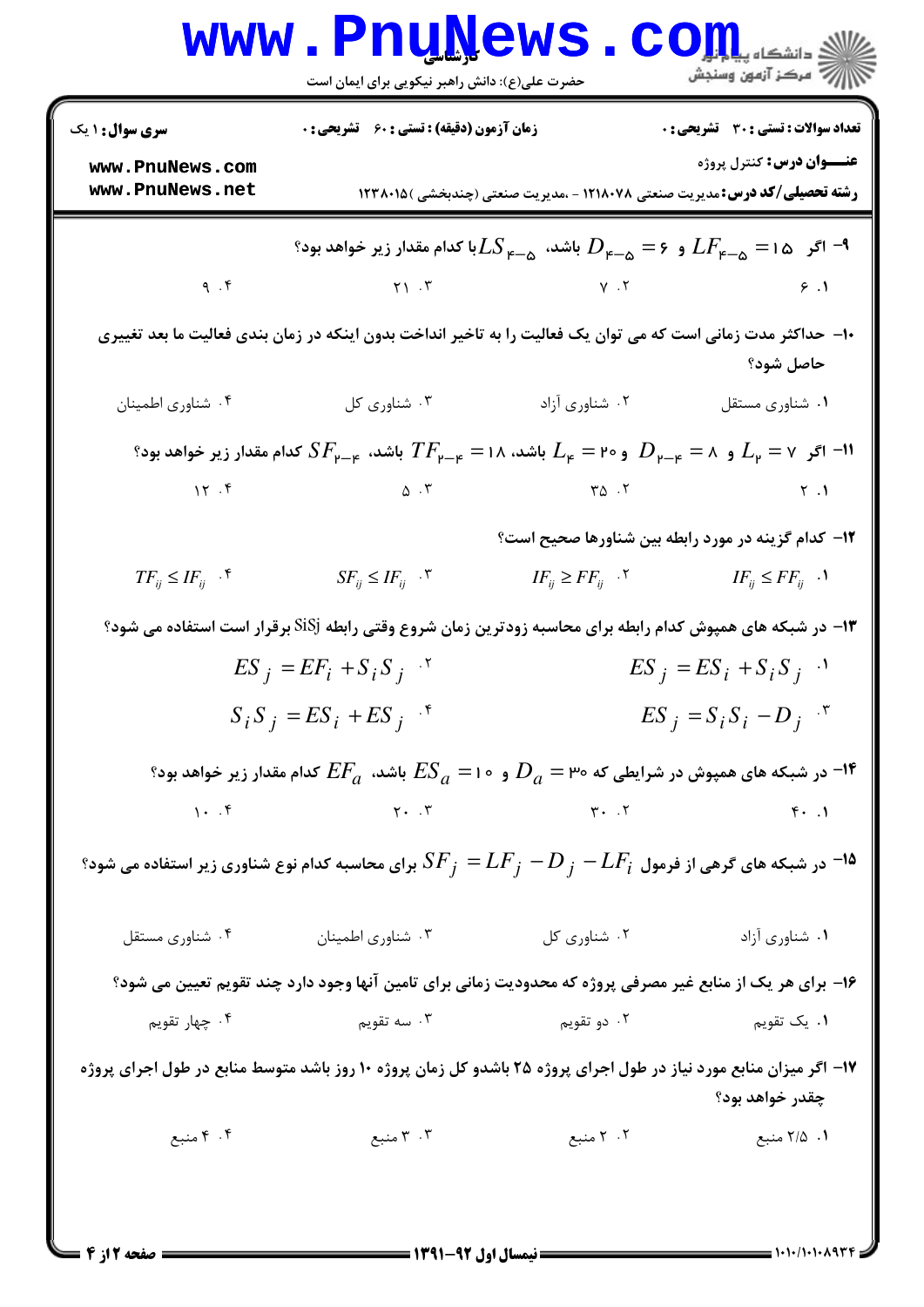|                                                                                                                                                              | <b>www.PnuNews</b><br>حضرت علی(ع): دانش راهبر نیکویی برای ایمان است |                                                                                                                   | ج ' مرڪز آزمون وسنڊش                  |  |  |
|--------------------------------------------------------------------------------------------------------------------------------------------------------------|---------------------------------------------------------------------|-------------------------------------------------------------------------------------------------------------------|---------------------------------------|--|--|
| سری سوال: ۱ یک                                                                                                                                               | <b>زمان آزمون (دقیقه) : تستی : 60 ٪ تشریحی : 0</b>                  |                                                                                                                   | تعداد سوالات : تستي : 30 ٪ تشريحي : 0 |  |  |
| www.PnuNews.com<br>www.PnuNews.net                                                                                                                           |                                                                     | <b>رشته تحصیلی/کد درس:</b> مدیریت صنعتی ۱۲۱۸۰۷۸ - ،مدیریت صنعتی (چندبخشی )۱۲۳۸۰۱۵                                 | <b>عنـــوان درس:</b> کنترل پروژه      |  |  |
| ۱۸– اگر هزینه معمولی یک فعالیت۶، هزینه فشرده ۱۵، زمان فشرده ۲ روز و شیب هزینه ۳ باشد زمان معمولی چند روز خواهد<br>بود؟                                       |                                                                     |                                                                                                                   |                                       |  |  |
| ۰۴ کروز                                                                                                                                                      | ۰۳ روز                                                              | ۰۲ ۵ روز                                                                                                          | ۰۱ ۷ روز                              |  |  |
| ۱۹−  اطلاعات انحراف معیار فعالیتهای یک شبکه به شرح جدول زیر است. اگر بدانیم فعالیت A،C،D،F فعالیتهای بحرانی شبکه<br>اند.انحراف معیار کل شبکه چقدر خواهد بود؟ |                                                                     |                                                                                                                   |                                       |  |  |
|                                                                                                                                                              |                                                                     | E<br>B<br>$\mathcal{C}$<br>D                                                                                      | فعاليت<br>A                           |  |  |
|                                                                                                                                                              |                                                                     | $\cdot/\Delta$<br>$\cdot$ / $\vee$ $\uparrow$<br>$\cdot$ / $\Delta$ $\parallel$ $\cdot$ / $\Delta$<br>$\cdot$ /٣۵ | $\cdot/\Delta$<br>انحراف              |  |  |
|                                                                                                                                                              |                                                                     |                                                                                                                   | معيار                                 |  |  |
| $Y/Y\Delta$ .                                                                                                                                                | $\mathbf{r}$ . $\mathbf{r}$                                         | $Y \cdot Y$                                                                                                       | $\lambda$ .                           |  |  |
| ۲۰- اگر متوسط زمان اجرای پروژه ۲۰ روز باشد و واریانس زمانی آن ۱۶ روز باشد با چه احتمالی پروژه تا هفته ۲۴ به پایان می                                         |                                                                     |                                                                                                                   |                                       |  |  |
|                                                                                                                                                              |                                                                     |                                                                                                                   | رسد؟<br>$P(Z \le 0/5) = 0/52$         |  |  |
|                                                                                                                                                              |                                                                     |                                                                                                                   | $P(Z \le 0/25) = 0/51$                |  |  |
|                                                                                                                                                              |                                                                     | $P(Z \le 1) = 0/8413$                                                                                             |                                       |  |  |
|                                                                                                                                                              |                                                                     | $P(Z \le 2) = 0/9772$                                                                                             |                                       |  |  |
| .9YYY.                                                                                                                                                       | $\cdot$ / $\Lambda$ $f \mid \Upsilon \cdot \Upsilon$                | .701.7                                                                                                            | .101.1                                |  |  |
| <b>۲۱</b> - اگر متوسط اجرای پروژه ۲۰ روز باشد و واریانس زمانی آن ۴ روز باشد با چه احتمالی پروژه تا هفته ۲۱ ام به پایان نمی رسد؟<br>$P(Z \le 0/5) = 0/52$     |                                                                     |                                                                                                                   |                                       |  |  |
|                                                                                                                                                              |                                                                     |                                                                                                                   | $P(Z \le 0/25) = 0/51$                |  |  |
|                                                                                                                                                              |                                                                     | $P(Z \le 1) = 0/8413$                                                                                             |                                       |  |  |
|                                                                                                                                                              |                                                                     |                                                                                                                   | $P(Z \le 1) = 0/9772$                 |  |  |
| $\cdot/\Lambda f$ . $f$                                                                                                                                      | $\cdot$ /۴ $\Lambda$ . ٣                                            | .101.7                                                                                                            | .101.1                                |  |  |
| ۲۲- در کدامیک از روابط زیر در رسم گراف گرت زمان وقوع گره برابر کوچکترین زمانهای تکمیل فعالیتهای منتهی به گره می<br>باشد؟                                     |                                                                     |                                                                                                                   |                                       |  |  |
| ۰۴ رابطه قطعی                                                                                                                                                | ۰۳ رابطه و                                                          | ۰۲ رابطه یای عام                                                                                                  | ۰۱ رابطه یای خاص                      |  |  |
| <b>6 صفحه 33 از 4</b>                                                                                                                                        |                                                                     |                                                                                                                   | = 1・1・/1・1・ハ٩٣۴                       |  |  |